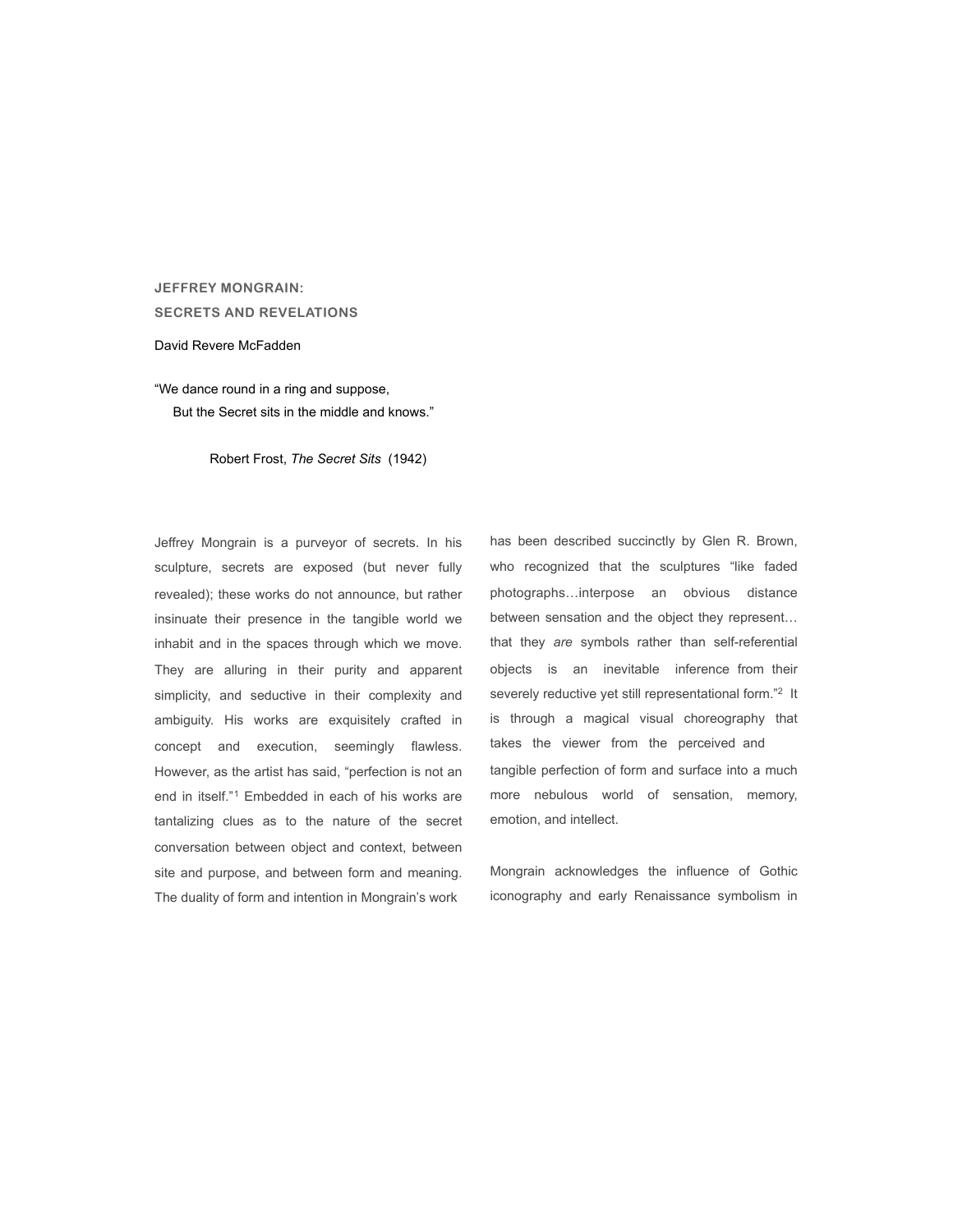his work, specifically the ways in which quotidian objects are transformed into potent symbols, and more specifically notes his deep engagement with the works of the thirteenth-century Florentine painter Cimabue. In Cimabue's paintings, the deceptively stiff figures are carefully staged to evoke, on one hand, the specificity of a moment in time, but also the deep spiritual significance of the narrative, event, or gesture. <sup>3</sup>

Mongrain seeks a similar destination in works that he often describes as more "site referential," than "site specific," suggesting that the physical form of the work responds to the physical context in which it is conceived and executed, but more importantly its meaning is informed by the location in which is it displayed. The site of a work performs a dual function in such examples as his 2002 *Cathedra*, created for the Cathedral Church of Saint John the Divine in New York City following a disastrous fire at the Cathedral in December 2001. Mongrain chose the elaborately carved antique bishop's chair (in Greek, "cathedra") as his site. One of Mongrain's familiar and distinctive gothic-inspired pillow forms4 was invisibly suspended above the

seat. Taking the work beyond the site referential was Mongrain's addition of a blown glass bubble resting in the indentation of the pillow, a reliquarylike container for ashes taken from the site of the 2001 fire. In this memorable work, the worlds of alchemy and mythology are imperceptibly merged in a simple object containing many illusions of authority, destruction, reverence, and memory.

By painstakingly grinding and polishing the surfaces of his clay forms, Mongrain creates surfaces that long to be touched and caressed. The artist says "I like attempted precision; I like the feeling of purity of touch in relationship to a form that evokes memories of tactile interaction." The artist has frequently commented on the relationship between touch and vision in his works, and probably nowhere is this more eloquently expressed than in *Balustrade*, a work from 2000 in the form of a segment of handrail built of pure white clay. While installed at the familiar height of a standard handrail—generally used to bridge between two destinations— *Balustrade* floats above the viewer's foreground in suspension, emerging mysteriously from the wall in apparent denial of the laws of gravity. The humble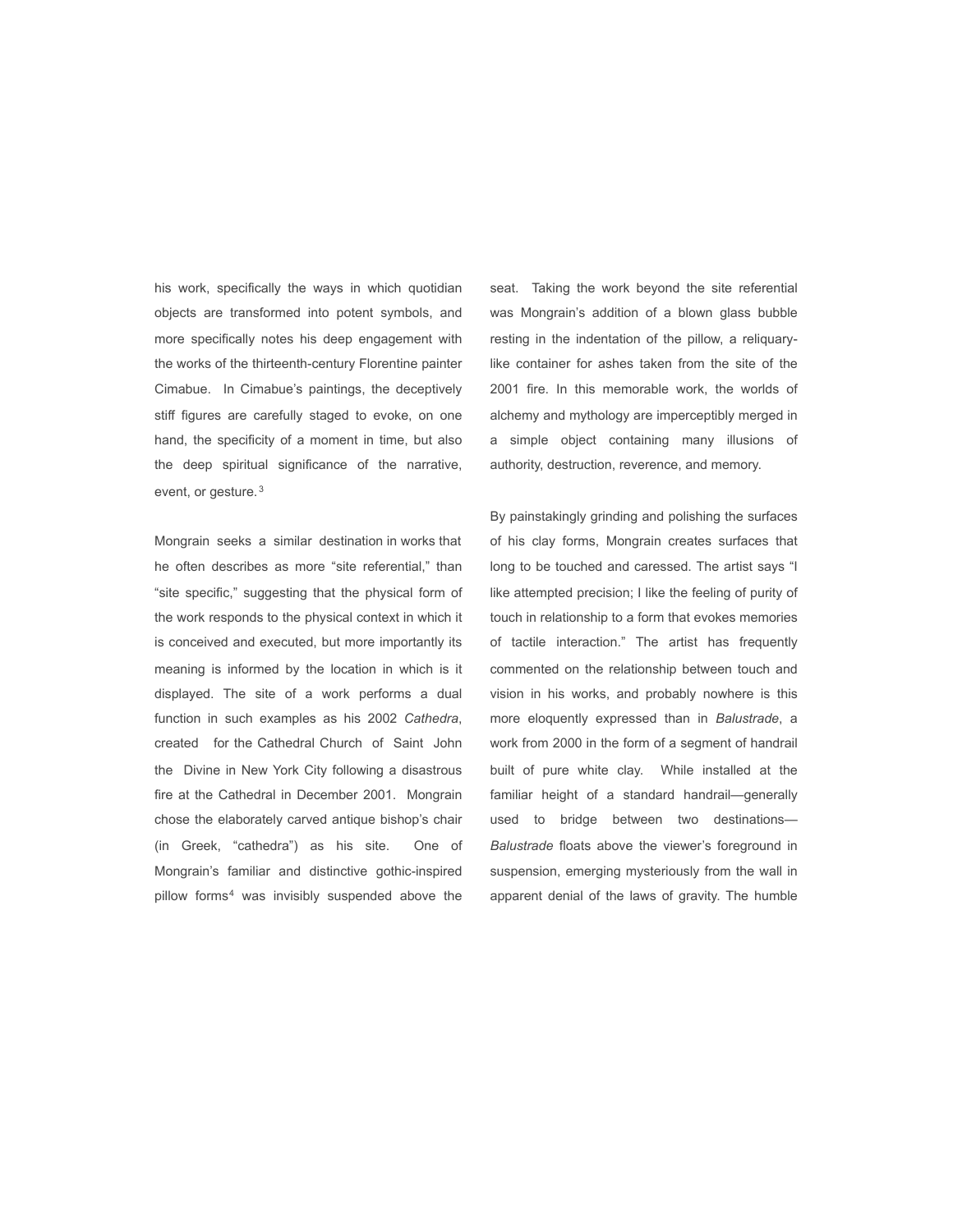and commonplace object draws the viewer to it through its tactility and its apparent function, but its surrealistic vulnerability in space suggests a more otherworldly reality.

One year after *Balustrade*, Mongrain created another railing as part of a multi-work installation at Glasgow Cathedral in Scotland. *Litany Rail* (2001) comprised a single white handrail suspended in an arch leading to the crypt of the church. The viewer (or supplicant) at this railing was teased again by an intervention between function and meaning: in this work the artist embellished the rail with thousand of pearl-like beads, strung on long strands that stretch from the railing, fall over the architectural elements, and ultimately spill onto the floor. The luxurious abundance of jewel-like beads stands in stunning contrast to the austerity of the architecture, and the function of a hand or prayer rail is negated by its placement in a window arch. The evocative power of the work is immediate and suggestive: are these the beads of hundreds of abandoned rosaries or do the pearls represent individual prayers of worship, an allegoric veil, requests for forgiveness, or a frozen fluid gesture?

The potent image of the handrail appeared in an even more provocative context in Mongrain's *Listener Rail with Shotgun Blast* (2002), in which the mysteriously suspended rail floated against a plaster wall spattered with small holes created by an anonymous blast from an actual shotgun. Absolution? Retribution? Or a modern variation on a confessional's screen? The purposeful obscurity is there, taunting the viewer at every level.

Sight is referenced in two distinctive works by Mongrain that deal with the realities and distortions of vision. Mongrain takes us deep into the eye of one Dr. John Daugman, inventor of the technology that permits the iris of the human eye to be scanned as a means of identification as unique as a fingerprint or DNA sequence. The work is a large cream-colored articulated circular form, based on the oculus window so common to ecclesiastical structures and government buildings. The form, of course, refers to the all-seeing eye of god or government, or some combination of both. The center of the eye is filled with an enormous close-up of Dr. Daugman's own eye, a photograph directed by the artist. Issues of privacy and the invasion of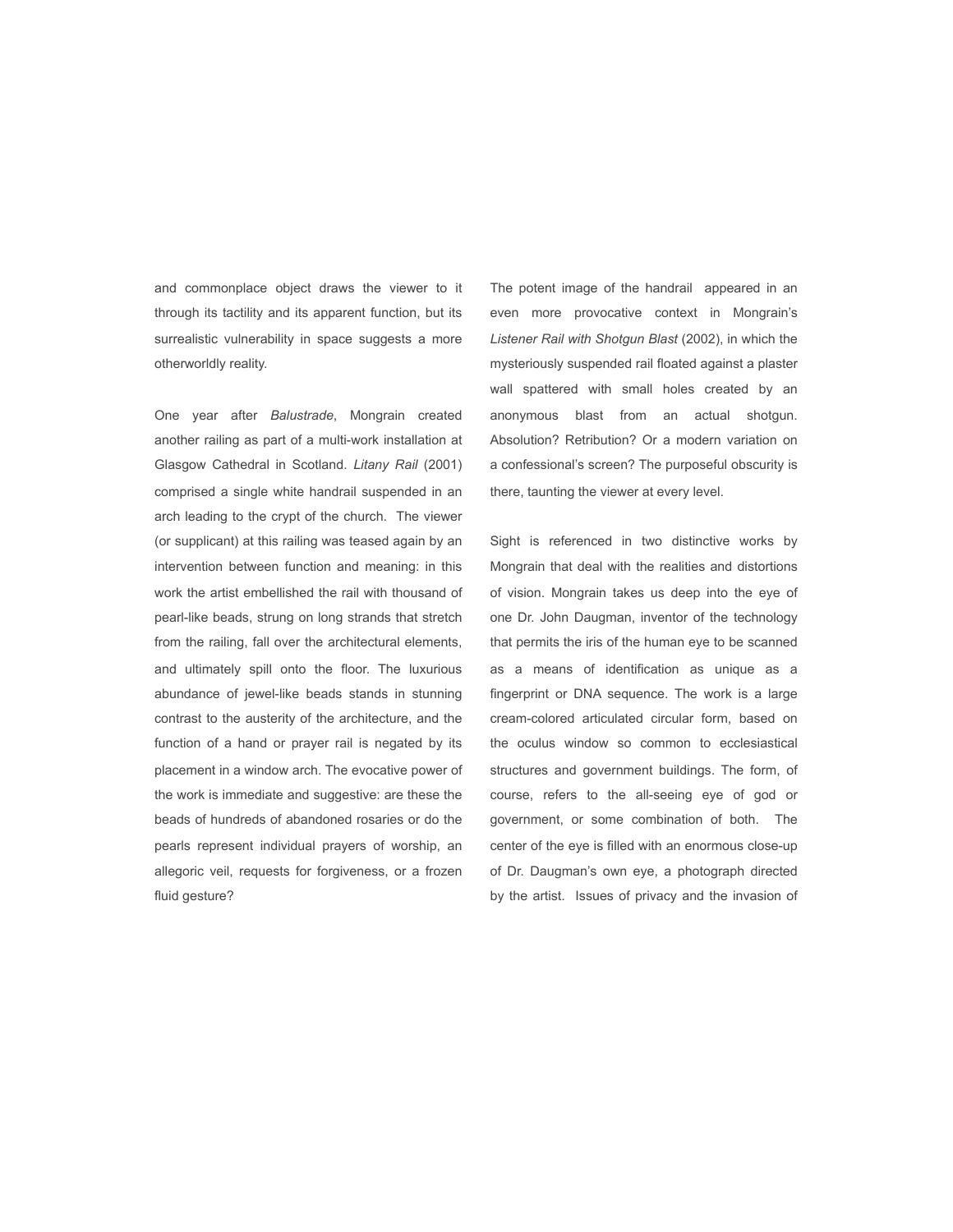privacy, of security in a time of international insecurity, and the frightening nature of the scale of the iris, all contribute to a lingering sense of angst and mystery.

The eye is called into service again as a metaphor

for philosophical vision in *The Philosopher's Halo* (2005) sited in the St. Thomas Aquinas Chapel of Christus Church in Baltimore, Maryland. Mongrain's continuing relationship with ecclesiastical sites as a setting for works that may or may not have specific religious connotations has been thoughtfully analyzed by art historians, most notably Glen R. Brown.5 The work was originally installed directly in front of the face of a sculpted figure of the Saint. Enclosed in its articulated frame was an optical lens that distorted the image of the Saint and, according to the artist "distorted his view of us," both a telling commentary on the controversial theology espoused by Aquinas.

The circle, the ring, and the disc reappear in many works by Mongrain. The circle is a shape that is immediately understandable and complete; at the same time it isolates and separates itself from the viewer through its perfection. An untold secret may lie at the center unseen and unrevealed to the viewer. *Hollow Drop* (2000) is a black graphite and powdered iron coated 45-inch diameter clay disc that floats a few inches off the floor. The surface of the disc is modulated with concentric raised rings that suggest the ever-expanding pattern of a body of water created by a stone (or possibly another more personal object) tossed into its depths. The mysterious image is further removed from everyday experience by the insertion of a hole in the center of the disc and another hole cut directly into the gallery floor creating a momentary sensation of vertigo for the observer. The artist has commented, "I have sculpted water many times. My first sculptures, made at about the age of 10, were constructed and hidden underwater. Water has countless implications—purity, danger, sensuality, mystery. I think all of the objects I choose have the potential for multiple interpretations."

A similar format of circular discs featuring molded concentric rings is used in another series of works by Mongrain that explore another realm of sensual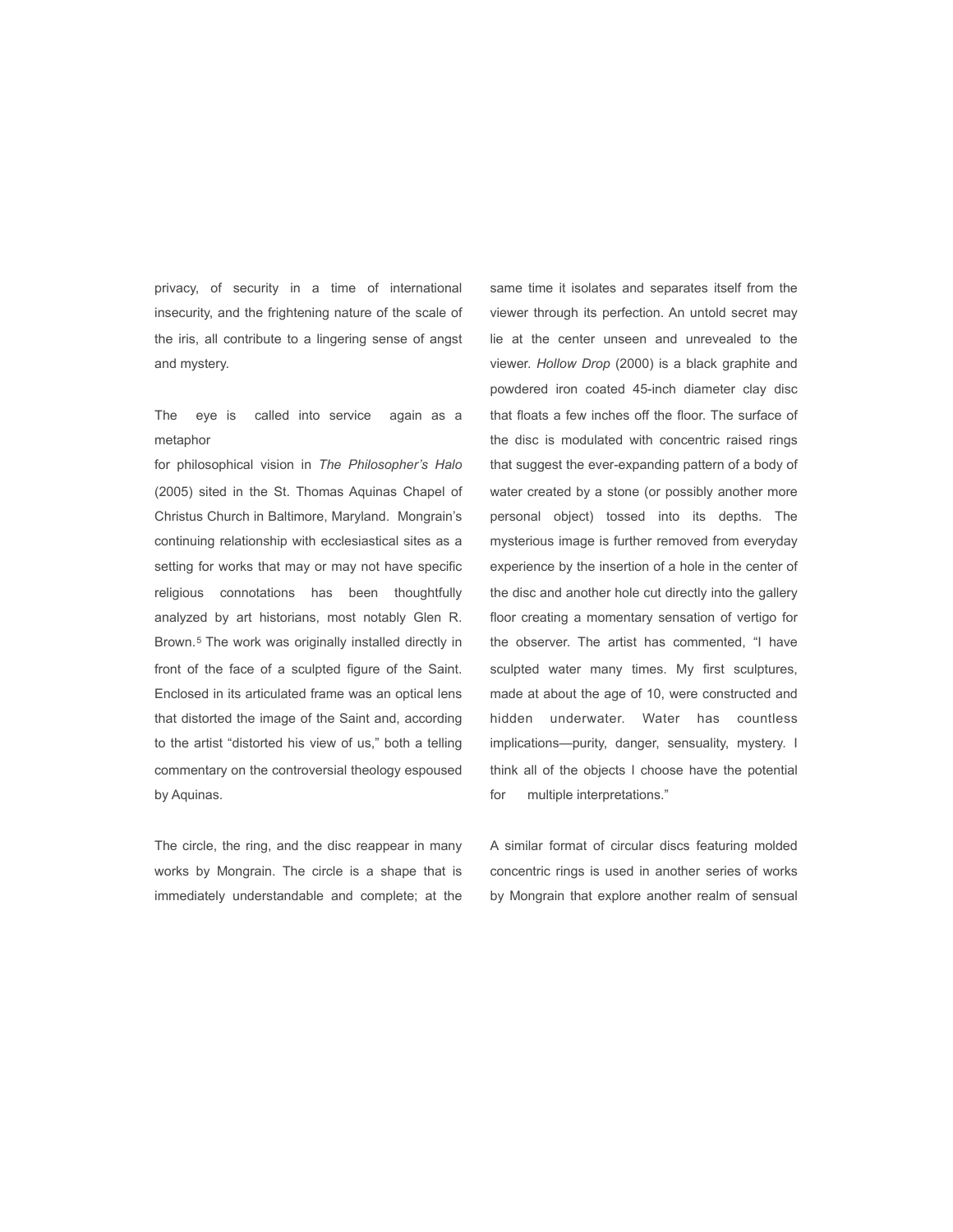perception—that of sound. These wall-mounted works, which resemble monochromatic paintings, are described by the artist as "sound transcriptions," that are three-dimensional graphs of a pattern produced by vocal interjections or ambient sounds. *Atrial Septal EKG: lst Open Heart Surgery*, *September*, *1952* documents the sound of a single heartbeat from a young girl whose open heart operation became a landmark event. The work was conceived and first installed in Minneapolis, Minnesota, where the operation was performed. Mongrain"s first sound transcription, *The Eagle has Landed,* was created and installed in Newcastle, Australia, near the satellite dish that received the first transmission from the moon landing of Apollo 11 on July 21, 1969. Following in this series of visual sound transcriptions was a work created for the Diego Rivera Museum in Mexico. Titled *Green Grows the Grass*, the work featured a familiar cowboy song with the four words in the refrain; the elision of the sounds became the basis for the modern slang word "gringo." The artist stated, "I think of these works as a visual version of the memorial texts. They are always initially made to be 'place specific' to where they are presented."

*Habemus Papem* from 2005 documents the exclamatory phrase "We Have a Pope," uttered by Cardinal Felici in 1978 when the election of John Paul II was announced from the Vatican balcony. The most recent in the series of sound transcriptions is *The Maple Leaf Rag*, documenting a fragment of the famous composition by Scott Joplin; the music was scored in Sedalia, Missouri, home of the Daum Museum where it will be premiered.

In his freestanding and site referential works, Jeffrey Mongrain takes the viewer on a journey into the world of experience and meaning on several concurrent levels. Physically and visually, Mongrain's forms are simple, elegant, and even austere, drawing upon the humble elements of the tangible world with which we are entirely familiar and comfortable. The form is revealed with grace and virtuosity. At the same time, each of these simple forms encase mysteries; these are the signifiers of association, reference, memory, and science that inhabit Mongrain's world. Secrets and revelations co-exist in these works, and it is the powerful tension that vibrates between worlds of site